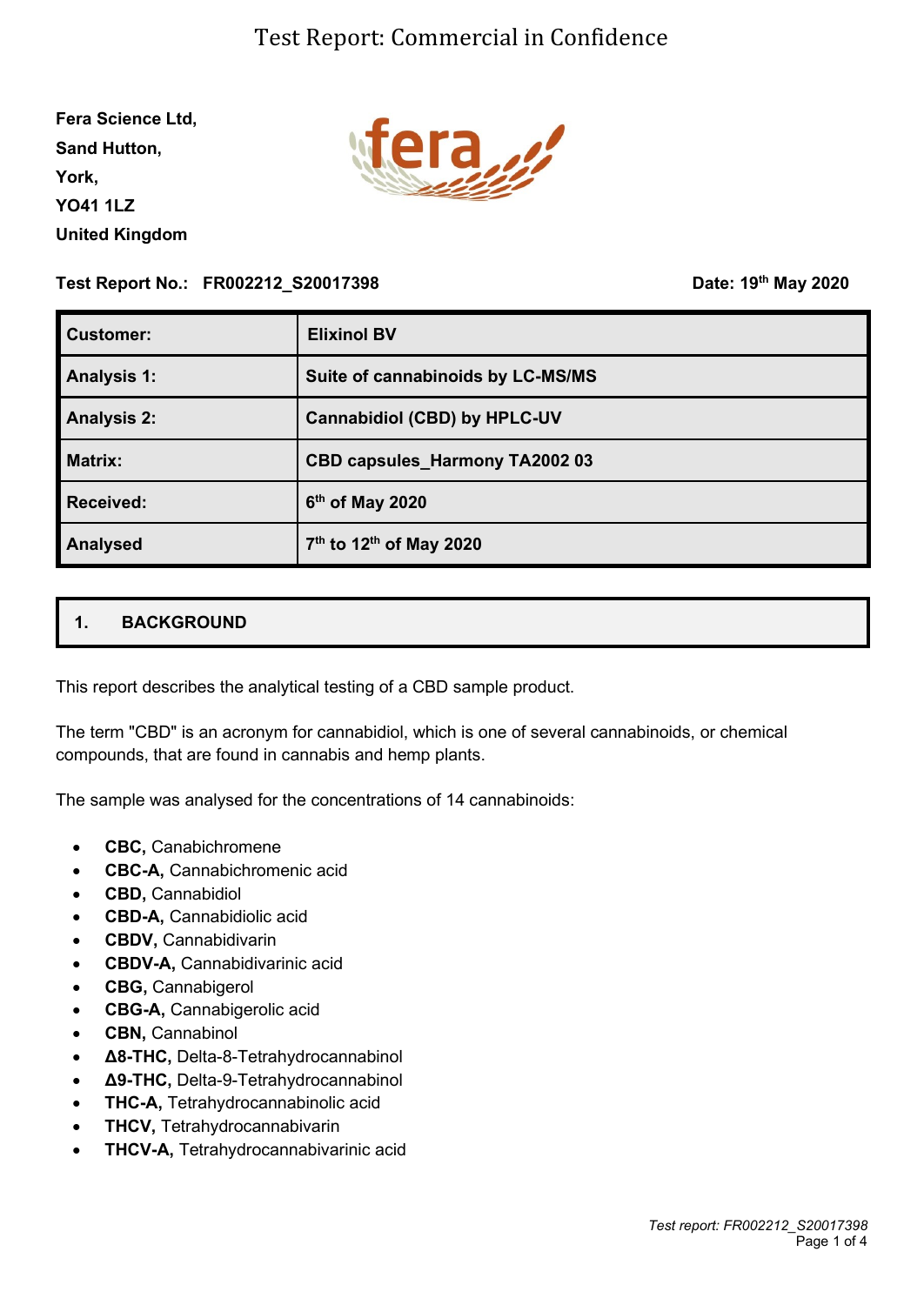# **2. SAMPLE DESCRIPTION**

The sample was received at the laboratory in satisfactory condition and stored at ambient temperature prior to analysis.

The sample was received in the manufacturers packaging consisting of a glass bottle with a screw cap within a cardboard outer box.

A unique identifying number was assigned to the sample using the Fera laboratory information management system. The relevant sample details are shown in the table below.

| <b>Sample information</b> |                              |                                                                           |                          |                       |  |  |  |
|---------------------------|------------------------------|---------------------------------------------------------------------------|--------------------------|-----------------------|--|--|--|
| Fera reference            | <b>Customer</b><br>reference | <b>Description</b>                                                        | <b>Batch/LOT</b><br>code | <b>Best</b><br>before |  |  |  |
| S20-017398                | Harmony                      | Harmony, CBD capsules. 150 mg<br>CBD. +Baobab, +Chromium. 30<br>capsules. | TA2002 03                | 02.2022               |  |  |  |

## **3. SAMPLING AND ANALYSIS**

**3.1 Cannabinol (CBN), delta-9-tetrahydrocannabinol (Δ9-THC), delta-8-tetrahydrocannabinol (Δ8- THC), tetrahydrocannabinolic acid (THC-A), tetrahydrocannabivarin (THCV), canabichromene (CBC), cannabichromenic acid (CBC-A), cannabidiolic acid (CBD-A), cannabidivarin (CBDV), cannabidivarinic acid (CBDV-A), cannabigerol (CBG), cannabigerolic acid (CBG-A) and tetrahydrocannabivarinic acid (THCV-A)**

The sample was extracted into solvent and diluted before the cannabinoids were determined using LC-MS/MS. Accuracy of the method was assessed by analysing over spiked blank material alongside the samples.

#### **3.2 Cannabidiol (CBD)**

The sample was extracted into solvent and diluted before the cannabidiol was determined using LC-UV. Accuracy of the method was assessed by analysing in-house reference materials with known concentrations of CBD.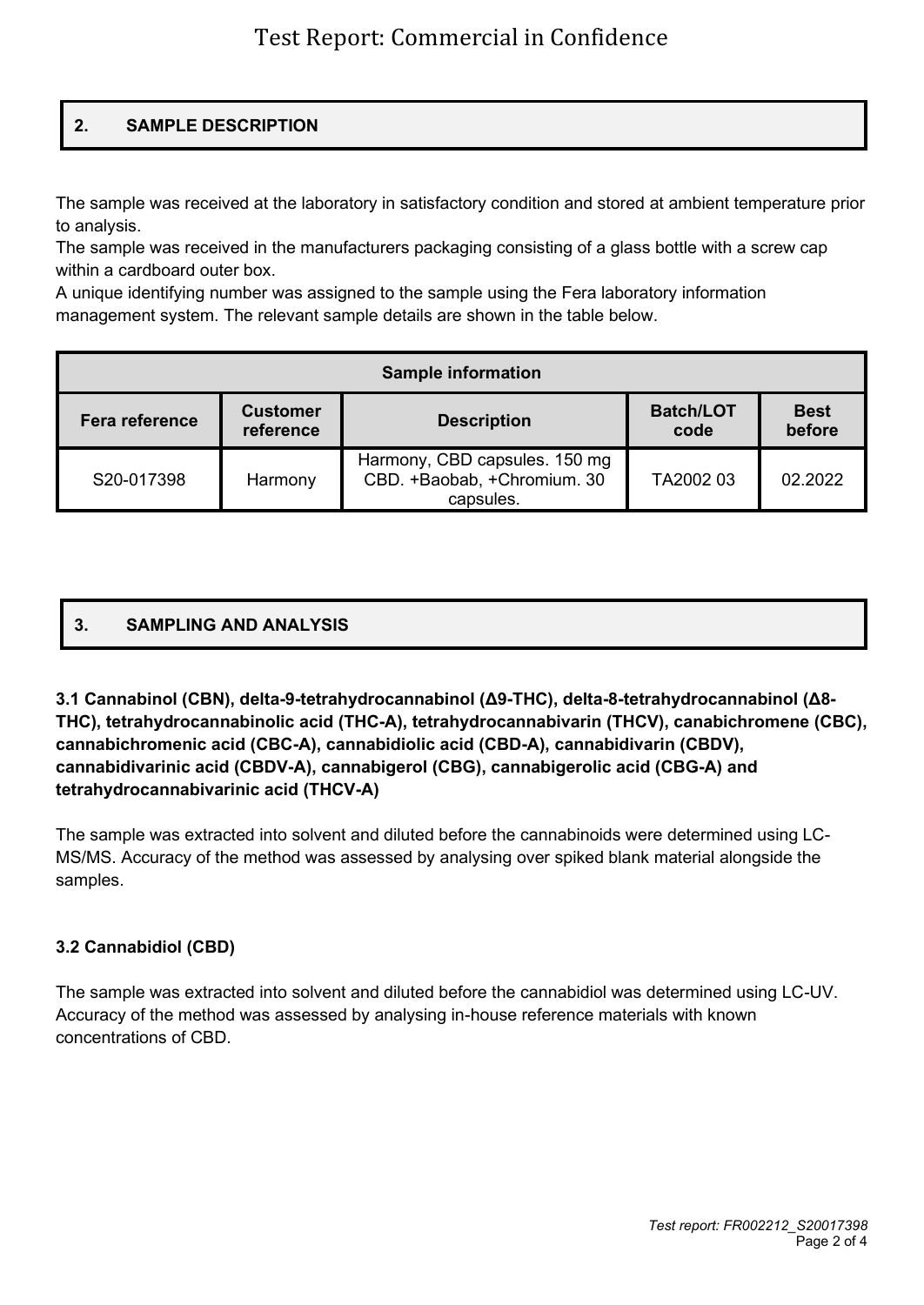## **4. RESULTS**

### **Sample identification: Harmony** TA2002-03 **Fera LIMS:** S20-017398 **Weight of capsule content:** 415 mg **Total pack size:** 30 capsules

| <b>Analyte</b>                               | $%$ w/w | <b>Mass of</b><br>analyte per<br>capsule<br>content (mg) | <b>Mass of</b><br>analyte per<br>pack of 30<br>capsules (mg) |
|----------------------------------------------|---------|----------------------------------------------------------|--------------------------------------------------------------|
| <b>CBC, Canabichromene</b>                   | < 0.01  | < 0.04                                                   | < 1.3                                                        |
| <b>CBC-A, Cannabichromenic acid</b>          | < 0.01  | < 0.04                                                   | < 1.3                                                        |
| CBD, Cannabidiol                             | 0.86    | 3.6                                                      | 107                                                          |
| <b>CBD-A, Cannabidiolic acid</b>             | < 0.01  | < 0.04                                                   | < 1.3                                                        |
| <b>CBDV</b> , Cannabidivarin                 | >0.05   | >0.21                                                    | >6.2                                                         |
| <b>CBDV-A, Cannabidivarinic acid</b>         | < 0.01  | < 0.04                                                   | 1.3                                                          |
| <b>CBG, Cannabigerol</b>                     | 0.012   | 0.05                                                     | 1.5                                                          |
| <b>CBG-A, Cannabigerolic acid</b>            | < 0.01  | < 0.04                                                   | 1.3                                                          |
| <b>CBN</b> , Cannabinol                      | < 0.002 | < 0.008                                                  | < 0.25                                                       |
| Δ8-THC, Delta-8-Tetrahydrocannabinol         | < 0.002 | < 0.008                                                  | < 0.25                                                       |
| Δ9-THC, Delta-9-Tetrahydrocannabinol         | < 0.002 | < 0.008                                                  | < 0.25                                                       |
| <b>THC-A, Tetrahydrocannabinolic acid</b>    | < 0.002 | < 0.008                                                  | < 0.25                                                       |
| <b>THCV, Tetrahydrocannabivarin</b>          | 0.036   | 0.15                                                     | 4.4                                                          |
| <b>THCV-A, Tetrahydrocannabivarinic acid</b> | < 0.002 | < 0.008                                                  | < 0.25                                                       |
| Total THC $[Δ9-THC + (THC-A × 0.887)]$       | < 0.004 | < 0.017                                                  | < 0.5                                                        |
| Total CBD $[CBD + (CBD-A \times 0.887)]$     | 0.86    | 3.6                                                      | 107                                                          |